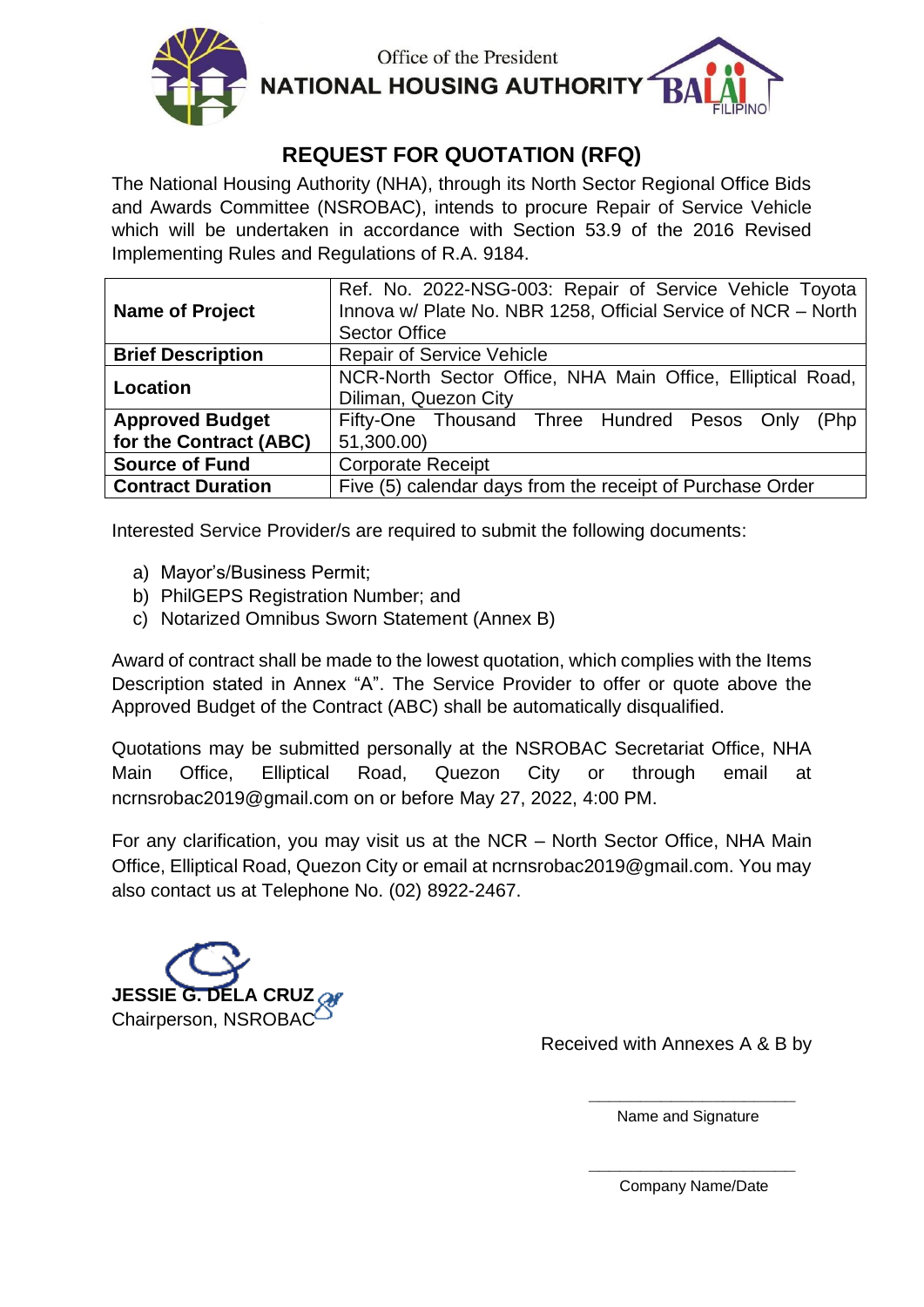# *Annex "A"*

## **Instructions:**

- **(1) Accomplish this RFQ correctly and accurately.**
- **(2) Do not alter the contents of this form in any way.**
- **(3) All xerox copies/scanned copies must be stamped "Certified True Copy".**
- **(4) Failure to comply with any of the requirements will disqualify your quotation.**
- **(5) Failure to follow these instructions will disqualify your entire quotation.**

After having carefully read and accepted the terms and conditions in the Request for Quotation, hereunder is our quotation/s for the item/s as follows:

| <b>Procurement Project</b>                                                                                                                                                        |                                                |                                                                          | <b>Approved Budget for</b><br>the Contract |               |  |  |
|-----------------------------------------------------------------------------------------------------------------------------------------------------------------------------------|------------------------------------------------|--------------------------------------------------------------------------|--------------------------------------------|---------------|--|--|
| Ref. No. 2022-NSG-003: Repair of Service Vehicle Toyota<br>Innova w/ Plate No. NBR 1258, Official Service of NCR - North<br><b>Sector Office</b>                                  |                                                | Fifty-One Thousand<br><b>Three Hundred Pesos</b><br>Only (Php 51,300.00) |                                            |               |  |  |
| No.<br><b>Item Description</b>                                                                                                                                                    |                                                | <b>Compliance</b>                                                        |                                            | <b>Remark</b> |  |  |
|                                                                                                                                                                                   |                                                |                                                                          | <b>No</b>                                  | s             |  |  |
| <b>Specifications:</b>                                                                                                                                                            |                                                |                                                                          |                                            |               |  |  |
| 1.                                                                                                                                                                                | $TIRE - 205 / 65R16$                           |                                                                          |                                            |               |  |  |
| 2.                                                                                                                                                                                | FRONT SHOCK ABSORBER (Left & Right)            |                                                                          |                                            |               |  |  |
| 3.                                                                                                                                                                                | FRONT WIPER BLADE - Left & Right (Banana Type) |                                                                          |                                            |               |  |  |
| 4.                                                                                                                                                                                | LABOR for replacement of Shock Absorber        |                                                                          |                                            |               |  |  |
| 5.                                                                                                                                                                                | LABOR for replacement of Wiper Blade           |                                                                          |                                            |               |  |  |
| <b>Delivery</b>                                                                                                                                                                   |                                                |                                                                          |                                            |               |  |  |
| a) Place: NCR-North Sector Office, NHA Main Office,<br>Elliptical Road, Diliman, Quezon City<br>b) Period/Duration : Five (5) calendar days from the receipt<br>of Purchase Order |                                                |                                                                          |                                            |               |  |  |
| *********nothing follows*********                                                                                                                                                 |                                                |                                                                          |                                            |               |  |  |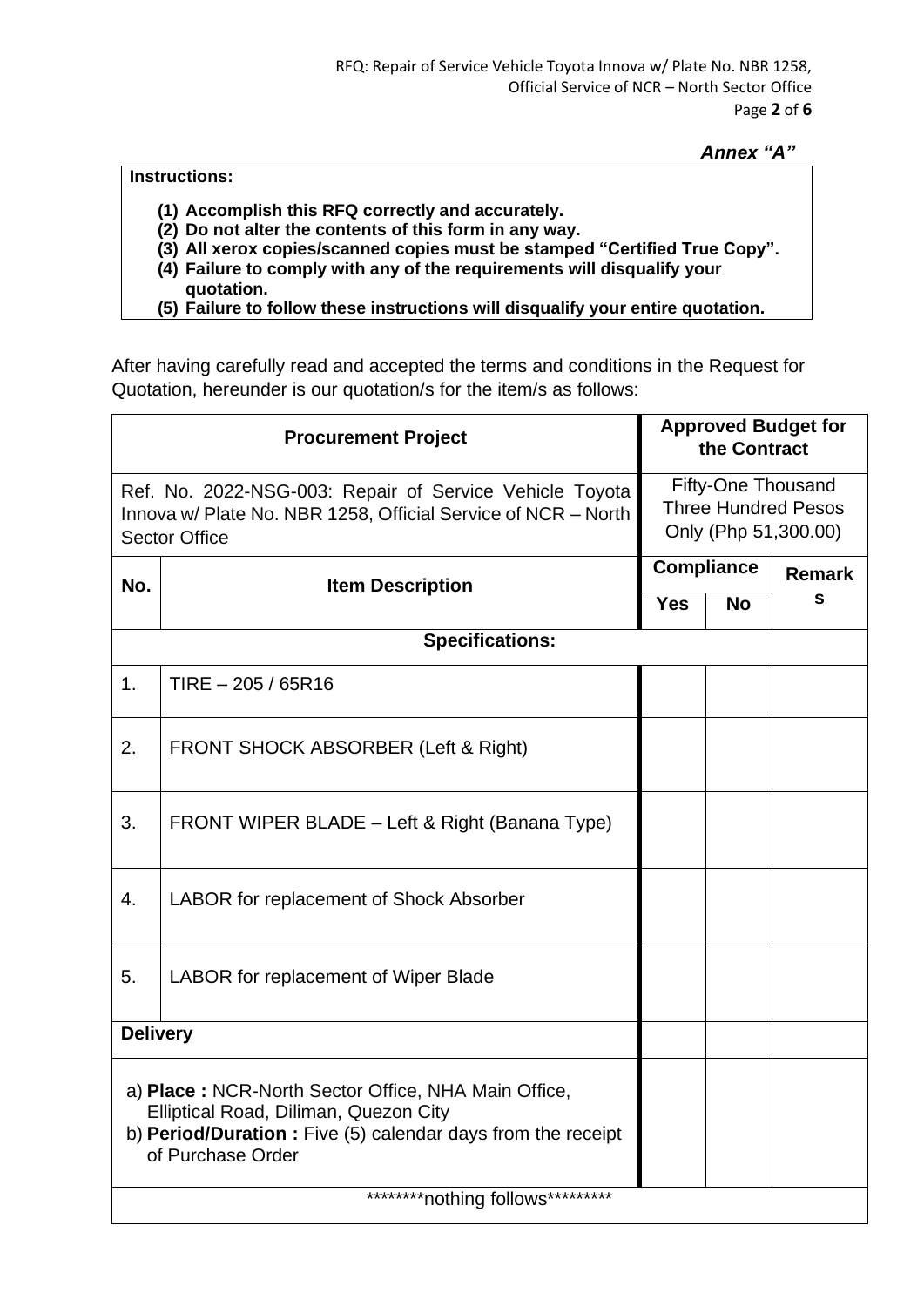| <b>YOUR QUOTATION</b>                                       |                                                          |                                                          |                                          |  |  |  |  |  |
|-------------------------------------------------------------|----------------------------------------------------------|----------------------------------------------------------|------------------------------------------|--|--|--|--|--|
| <b>Summary of Approved Budget</b>                           |                                                          | <b>Offered Quotation</b>                                 |                                          |  |  |  |  |  |
| <b>Item</b>                                                 | Qty.                                                     | <b>Unit Cost</b>                                         | <b>Total Price</b><br>(inclusive of VAT) |  |  |  |  |  |
| $TIRE - 205 / 65R16$                                        | 4 pieces                                                 |                                                          |                                          |  |  |  |  |  |
| <b>FRONT SHOCK</b><br><b>ABSORBER (Left &amp;</b><br>Right) | 2 pieces                                                 |                                                          |                                          |  |  |  |  |  |
| <b>FRONT WIPER</b><br>BLADE - Left &<br>Right (Banana Type) | 2 pieces                                                 |                                                          |                                          |  |  |  |  |  |
| <b>LABOR</b> for<br>replacement of<br><b>Shock Absorber</b> | 1 lot                                                    |                                                          |                                          |  |  |  |  |  |
| <b>LABOR</b> for<br>replacement of Wiper<br><b>Blade</b>    | 1 lot                                                    |                                                          |                                          |  |  |  |  |  |
| <b>Total ABC (in</b><br>Figures)                            | Php 51,300.00                                            | <b>Total Offered</b><br><b>Quotation (in</b><br>Figures) |                                          |  |  |  |  |  |
| <b>Total ABC (in</b><br>Words)                              | <b>Fifty-One Thousand</b><br>Three Hundred<br>Pesos Only | <b>Total Offered</b><br><b>Quotation (in</b><br>Words)   |                                          |  |  |  |  |  |

Submitted by:

Signature over Printed name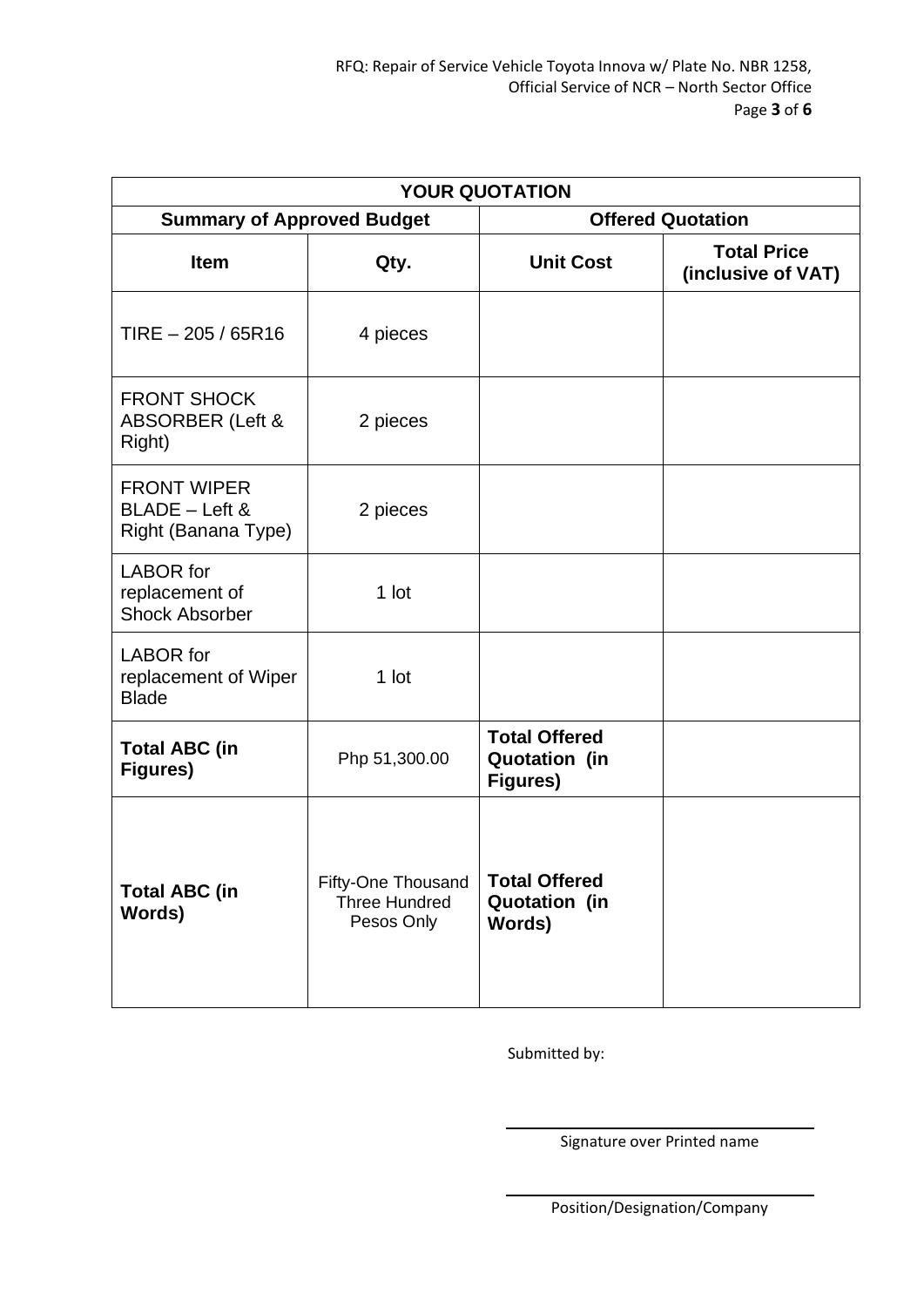## **TERMS AND CONDITIONS**

- 1. Bidders shall provide correct and accurate information required in this form.
- 2. Bidders shall quote for all the items.
- 3. Price quotation/s must be valid for a period of *thirty (30) calendar days* from the date of submission.
- 4. Price quotation/s to be denominated in the Philippine peso shall include all taxes, duties and/or levies payable.
- 5. Quotations exceeding the Approved Budget for the Contract shall be rejected.
- 6. Award of the contract shall be made to the lowest quotation which complies with the minimum technical specifications and other terms and conditions stated herein.
- 7. Any interlineations, erasures or overwriting shall be valid only if they are signed or initialed by you or any of your duly authorized representative/s.
- 8. In case of two or more bidders are determined to have submitted the Lowest Calculated Quotation/Lowest Calculated and Responsive Quotation, the NHA shall adopt and employ "draw lots" as the tie-breaking method to finally determined the single winning provider in accordance with GPPB Circular 06-2005.
- 9. The item/s shall be delivered according to the requirements specified in the Technical Specifications.
- 10. **Payment shall be made upon completion of the repair and replacement of the Service Vehicle.**
- 11. The NHA shall have the right to inspect and/or test the goods to confirm their conformity with the technical specifications.
- 12. Liquidated damages equivalent to one tenth of one percent (0.1%) of the value of goods not delivered within the prescribed delivery period shall be imposed per day of delay. The NHA shall rescind the contract once the cumulative amount of liquidated damages reaches ten (10) percent of the amount of the contract, without prejudice to other courses of action and remedies open to it.

Conforme:

Signature over Printed name

Position/Designation/Company

Office Telephone No./Fax No.

Mobile Phone

Email address/es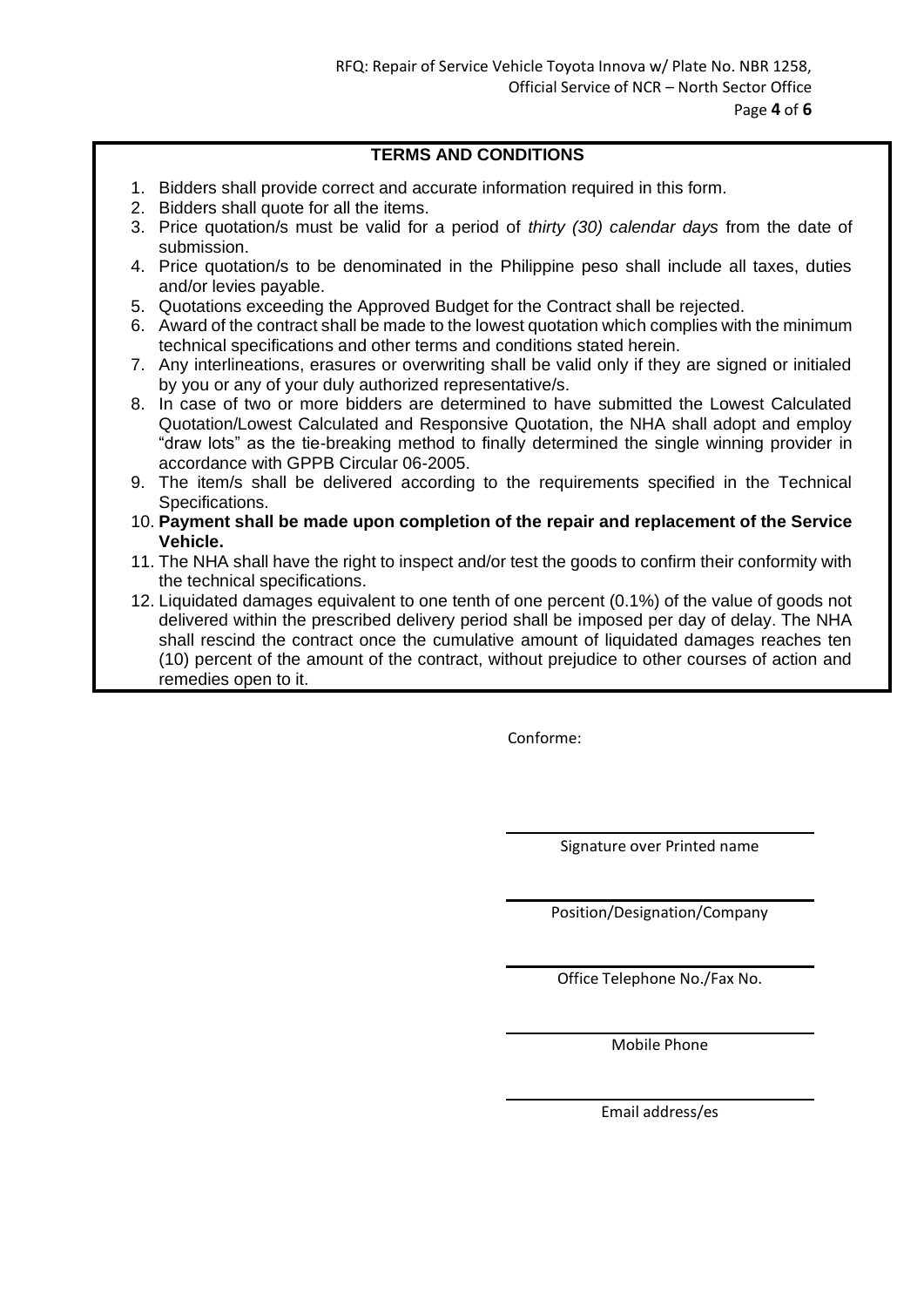## *Annex "B"*

#### **Omnibus Sworn Statement (Revised)**

*[shall be submitted with the Bid]*

 $\_$  ,  $\_$  ,  $\_$  ,  $\_$  ,  $\_$  ,  $\_$  ,  $\_$  ,  $\_$  ,  $\_$  ,  $\_$  ,  $\_$  ,  $\_$  ,  $\_$  ,  $\_$  ,  $\_$  ,  $\_$  ,  $\_$  ,  $\_$  ,  $\_$  ,  $\_$  ,  $\_$  ,  $\_$  ,  $\_$  ,  $\_$  ,  $\_$  ,  $\_$  ,  $\_$  ,  $\_$  ,  $\_$  ,  $\_$  ,  $\_$  ,  $\_$  ,  $\_$  ,  $\_$  ,  $\_$  ,  $\_$  ,  $\_$  ,

REPUBLIC OF THE PHILIPPINES )

CITY/MUNICIPALITY OF  $\qquad$  ) S.S.

## **AFFIDAVIT**

I, [Name of Affiant], of legal age, [Civil Status], [Nationality], and residing at [Address of Affiant], after having been duly sworn in accordance with law, do hereby depose and state that:

## *1. [Select one, delete the other:]*

*[If a sole proprietorship:]* I am the sole proprietor or authorized representative of [Name of Bidder] with office address at [address of Bidder];

[If a partnership, corporation, cooperative, or joint venture:] I am the duly authorized and designated representative of [Name of Bidder] with office address at [address of Bidder];

*2. [Select one, delete the other:]*

*[If a sole proprietorship:]* As the owner and sole proprietor, or authorized representative of [Name of Bidder], I have full power and authority to do, execute and perform any and all acts necessary to participate, submit the bid, and to sign and execute the ensuing contract for [Name of the Project] of the [Name of the Procuring Entity], as shown in the attached duly notarized Special Power of Attorney;

*[If a partnership, corporation, cooperative, or joint venture:]* I am granted full power and authority to do, execute and perform any and all acts necessary to participate, submit the bid, and to sign and execute the ensuing contract for [Name of the Project] of the [Name of the Procuring Entity], as shown in the attached [state title of attached document showing proof of authorization (e.g., duly notarized Secretary's Certificate, Board/Partnership Resolution, or Special Power of Attorney, whichever is applicable;)];

- 3. [Name of Bidder] is not "blacklisted" or barred from bidding by the Government of the Philippines or any of its agencies, offices, corporations, or Local Government Units, foreign government/foreign or international financing institution whose blacklisting rules have been recognized by the Government Procurement Policy Board, **by itself or by relation, membership, association, affiliation, or controlling interest with another blacklisted person or entity as defined and provided for in the Uniform Guidelines on Blacklisting;**
- 4. Each of the documents submitted in satisfaction of the bidding requirements is an authentic copy of the original, complete, and all statements and information provided therein are true and correct;
- 5. [Name of Bidder] is authorizing the Head of the Procuring Entity or its duly authorized representative(s) to verify all the documents submitted;